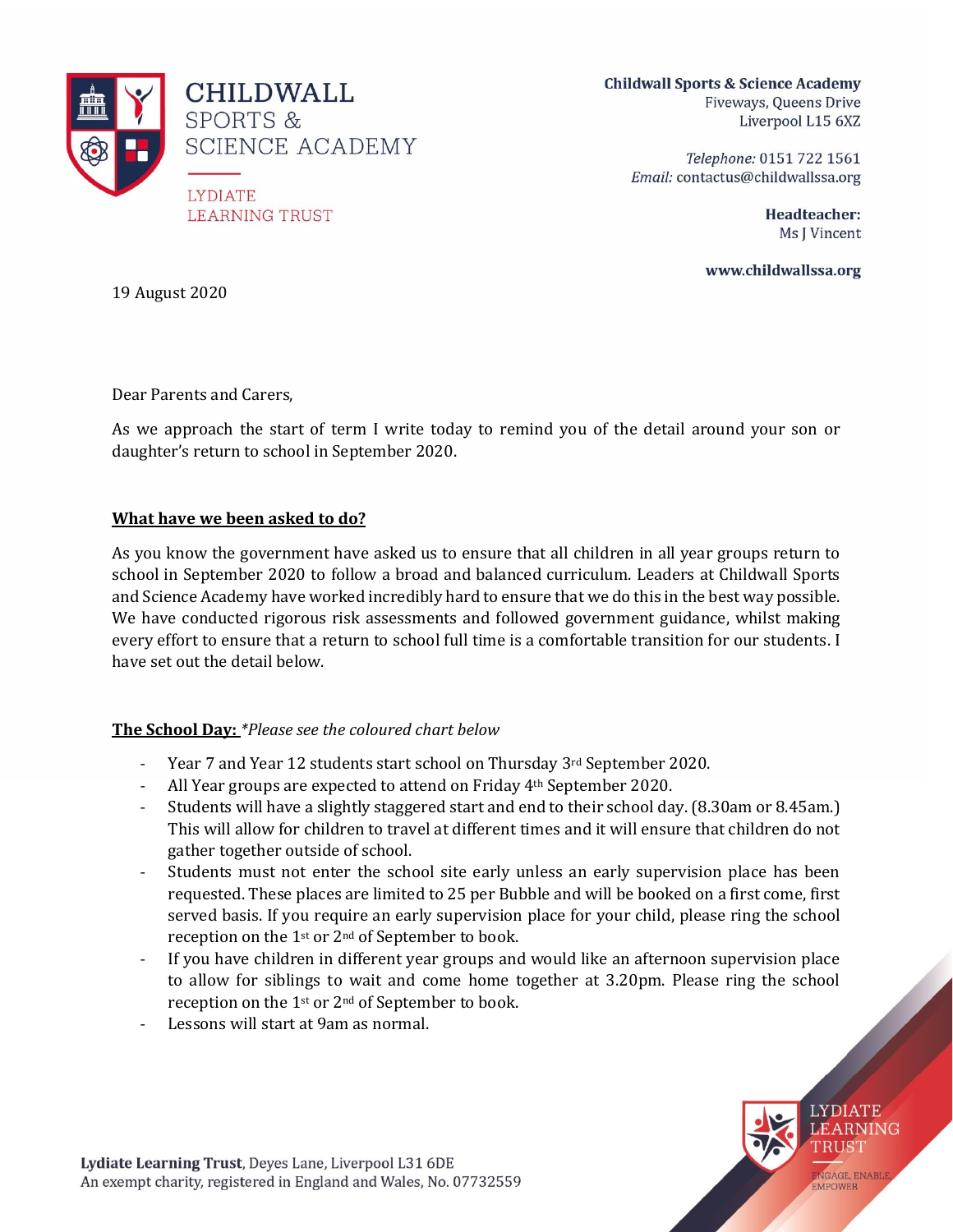### **Bubble Zones: (\*See the map attached)**

- Each year group will enter the school site through the identified area on the chart below
- Learning will be facilitated within their colour coded Bubble Zone.
- Students will be issued with a temporary timetable. They will learn in the classrooms identified within their Bubble Zone. (Not the same room at all times.) **\*Children will not move out of the Bubble Zone unless accompanied to a specialist classroom.**
- Teachers will enter the Bubble Zone to teach their specialist subject in the zone classroom.
- KS4 and KS5 students will have access to specialist classrooms, (e.g. Art, Technology) via a booking system that will be implemented by their class teacher.
- KS3 students may have access to specialist classrooms. However, this cannot be guaranteed.
- There is one IT room accessible within each Bubble Zone.
- Each zone has their own outdoor social space.
- Sixth Form students will have a split common room facility and their own IT room in the Sixth Form Centre, for Year 12 and Year 13.

### **Lunch and Break time:**

- The school canteen cannot be utilised throughout this next phase of integration.
- We strongly advise students to bring their own packed lunch and refreshments. However, a grab bag will be provided for those who request lunch in school. Students must order their lunch during their registration period.
- Parents must put money into student accounts via Parent Pay. Finger print machines will not be in use. (Ring reception if you experience difficulties.)
- Free School Meals are available as normal. (Grab bags will be provided.)
- Grab bags will be distributed from the identified pick up point for each bubble. Toast and juice will be available for all students to order for break time.
- Students must only socialize at breaks within their Bubble Zone.

| Year<br>Group     | <b>Arrival</b><br>time | Gate                          | <b>Entrance</b><br>to                                                                                              | <b>Bubble</b><br>Zone | <b>Toilets</b>               | <b>Outdoor</b><br>space                                     | Lunch<br><b>Pick</b><br>Up    | End<br><b>of</b><br><b>School</b> |
|-------------------|------------------------|-------------------------------|--------------------------------------------------------------------------------------------------------------------|-----------------------|------------------------------|-------------------------------------------------------------|-------------------------------|-----------------------------------|
|                   |                        |                               | building                                                                                                           |                       |                              |                                                             | <b>Point</b>                  | Day                               |
| Year <sub>7</sub> | 8.30am                 | <b>Key Stage</b><br>3<br>gate | <b>Doorway</b><br>the<br>by<br>canteen                                                                             | Yellow                | <b>Key Stage</b><br>3        | Quad                                                        | <b>LRC</b>                    | 3.05 <sub>pm</sub>                |
| Year <sub>8</sub> | 8.30am                 | End<br>Car<br>Park            | Across the<br>KS3 yard.<br>First door<br>the<br>by<br>sports hall                                                  | Green                 | Outdoor<br>changing<br>rooms | KS3<br><b>Back</b><br>Yard 2<br>X<br>sports<br>courts       | Entrance<br>to Fitness<br>Gym | 3.05 <sub>pm</sub>                |
| Year 10           | 8.30am                 | Key Stage<br>4 gate           | Straight<br>through,<br>across the<br>KS4 yard,<br>enter<br>through<br>first<br>the<br>right by the<br>sports hall | Orange                | Key stage<br>4 toilets       | KS3<br><b>Back</b><br>Yard<br>3x<br>sports<br><b>courts</b> | Sports hall                   | 3.05pm                            |

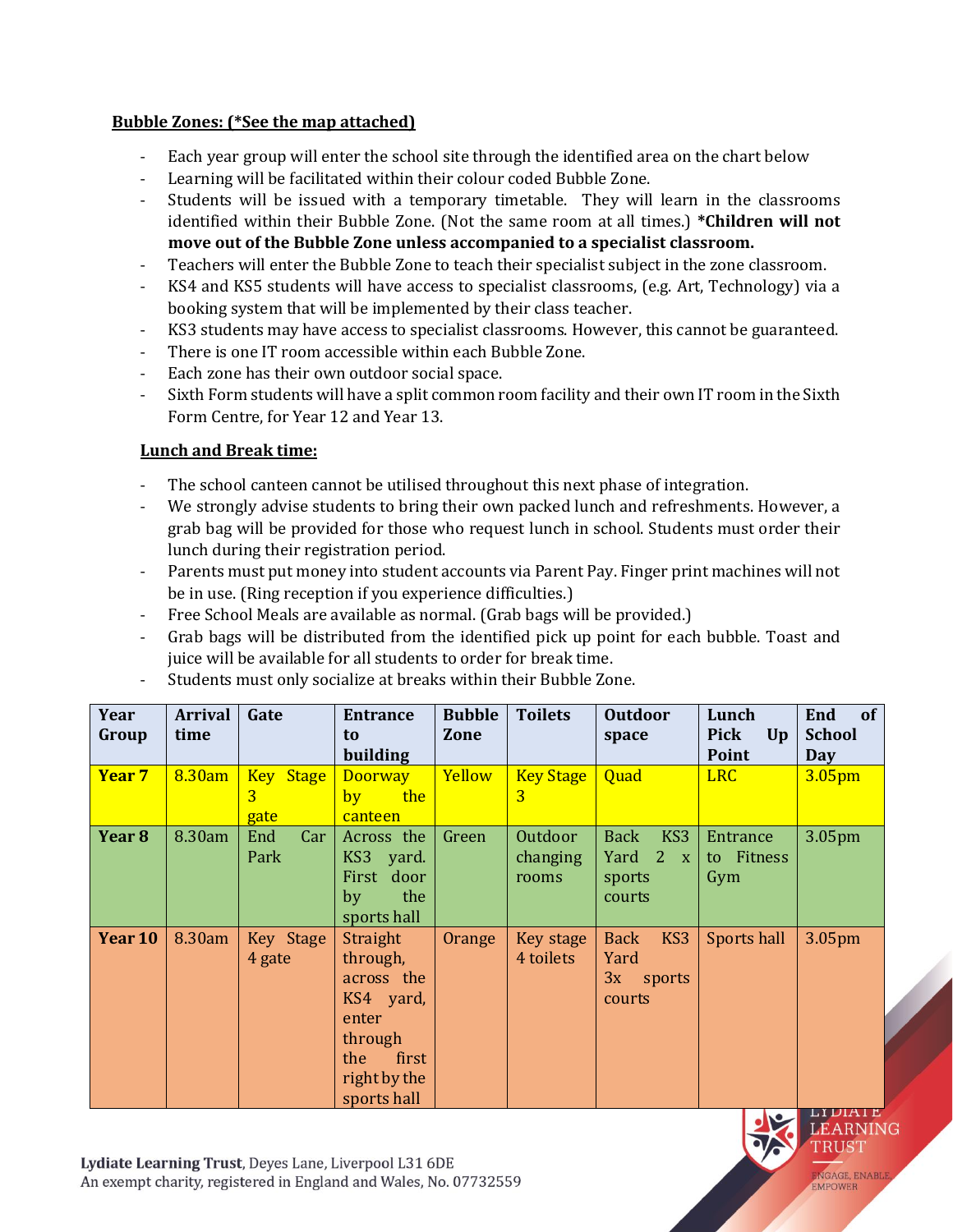| Year 9  | 8.45am | Key Stage<br>3 gate                   | Across the<br>KS3 yard to<br>the middle<br>door           | Purple       | <b>Key Stage</b><br>3          | Front KS 3<br>Yard plus 1<br>sports<br>X<br>court    | Canteen<br>doors<br>at<br>KS3 yard        | 3.20pm             |
|---------|--------|---------------------------------------|-----------------------------------------------------------|--------------|--------------------------------|------------------------------------------------------|-------------------------------------------|--------------------|
| Year 11 | 8.45am | Key Stage<br>4 gate                   | Onto yard,<br>into school<br>the<br>via<br>middle<br>door | <b>Blue</b>  | <b>By Drama</b><br>Studio      | KS4<br>Front<br>Yard, plus 1<br>sports<br>X<br>court | Drama<br>Studio side<br>door, KS4<br>yard | 3.20pm             |
| Year 12 | 8.45am | <b>Sixth</b><br>Form<br><b>Centre</b> | <b>Sixth Form</b><br><b>Centre</b>                        | <b>Red</b>   | <b>Sixth</b><br>Form<br>Centre | <b>Split</b><br>common<br>room                       | <b>Sixth Form</b><br><b>Centre</b>        | 3.20 <sub>pm</sub> |
| Year 13 | 9.00am | Sixth<br>Form<br>Centre               | Straight to<br>lessons                                    | <b>Black</b> | Sixth<br>Form<br>Centre        | Split<br>Common<br>room                              | Sixth Form<br>Centre                      | 3.20 <sub>pm</sub> |

# **Standards:**

# **Hygiene and Cleanliness:**

- The school building will have experienced another Deep Clean over the summer holidays. The building is not being utilised for any lettings or summer transition this year.
- Touchable surfaces and toilets will be cleaned regularly throughout the school day.
- There are hands free sanitizing stations across the school. All classrooms will have a sanitizing station on entry. Students and staff are expected to clean their hands on entry to each classroom.
- There are no fabric furnishings in any of the learning areas in school.
- Books and equipment will not be removed from Bubble Zones.

# **Uniform:**

- All students are expected to attend school in full school uniform at all times
- As in previous years; black polishable shoes must be worn to school. (Please do not waste money on expensive trainers or false advertising of 'school shoes' in shops, that are clearly trainers)
- School PE kit must be worn during lessons. Each Bubble has an identified changing room/area that they will use to change before PE

# **Equipment:**

- Teachers can no longer loan equipment to students. Please ensure that your child has the correct equipment when they come to school to learn. All students should have the minimum of a pencil case with a black pen, pencil, ruler and rubber. A red pen and a scientific calculator are advisable if possible, to avoid sharing equipment.
- We would also strongly encourage all children to bring a reading book to school to allow them engage in reading for pleasure whenever possible.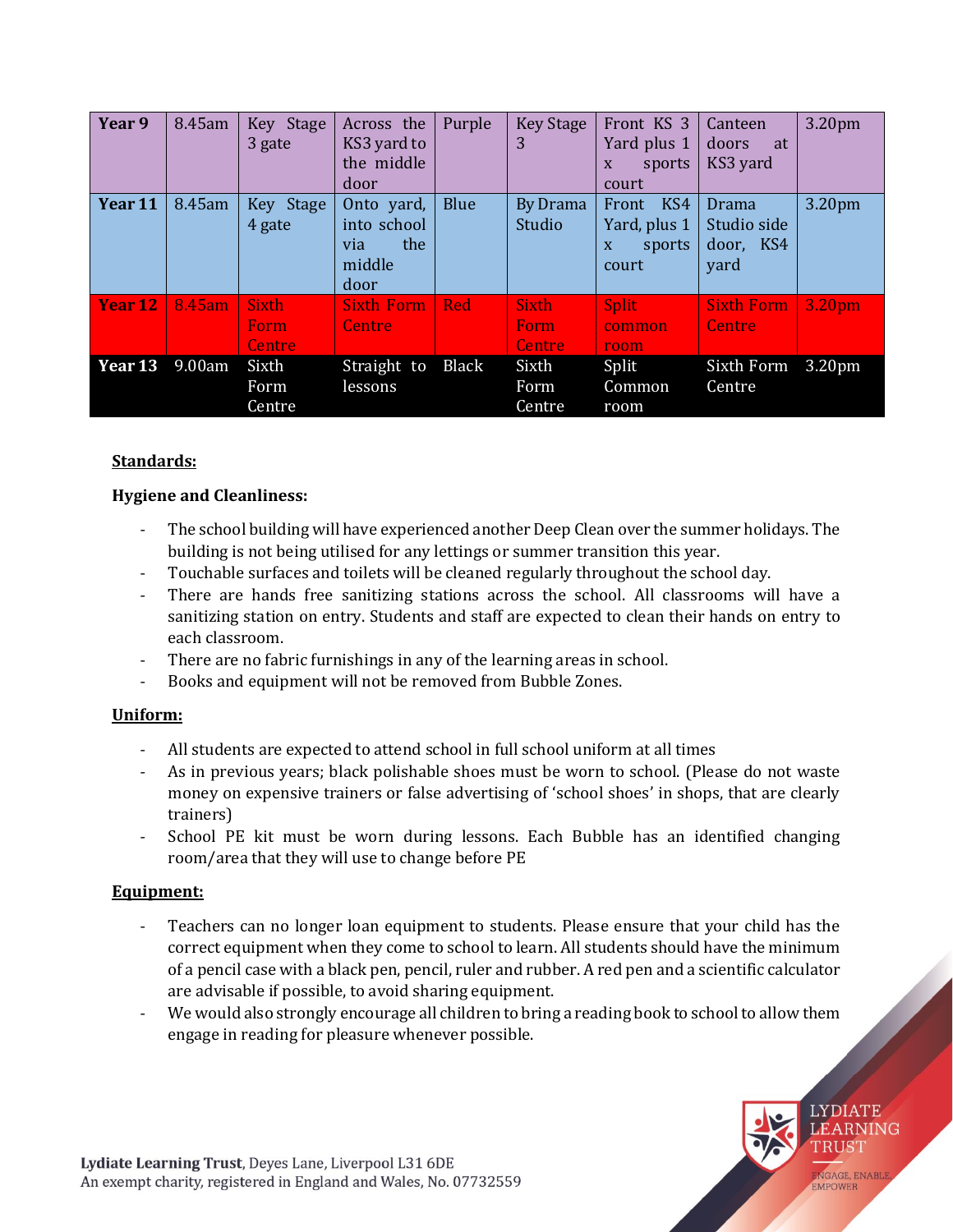### **Learning:**

- Staff at Childwall have gone to great deal of effort to plan a curriculum that will allow all teachers to facilitate learning that not only follows the national curriculum and exam specifications, but also gives a great deal of consideration to our response to the learning your child has managed to engage with at home in recent months.
- Lessons have been planned to encourage engagement and enthusiasm, with consideration for the revisiting of previous learning and strategies to support metacognition; an awareness of how we learn and retain knowledge over time.
- As always, form time activities and the personal development of our students is paramount to our success at Childwall. Our curriculum has been adjusted to allow a response to the personal and emotional wellbeing of our students during this very difficult time. Our pastoral teams will engage with learners to offer individual support if and when necessary.
- SEND students will be supported as directed by our school SENDCO.
- We will continue to guide students to remote learning opportunities for working at home and out of hours as part of their curriculum offer. Technology is being updated at Childwall to allow for more 'live 'guidance to support the learning and teaching they will receive in school.

### **Behaviour and Attitudes to learning:**

- We will continue to track attitudes to learning within each lesson and we will celebrate students' achievements as frequently as possible. After a very challenging few months, rewarding students for their positive contributions is a priority for us in 2020/21.
- Childwall Sports and Science Academy will continue to have expectations in line with the highest standards of behaviour from all of our students. The school Behaviour Policy has been amended to accommodate our new working environment. All students are expected to adhere to this policy in order for us to remain as safe as possible. Social distancing and cleanliness is an expectation. Any deliberate breach of policy will be dealt with seriously.

### **Attendance and Punctuality:**

- Attendance is mandatory. All students are expected to attend school as normal. It has never been more important that children are in attendance every day at school. Research shows very clearly that students with attendance below 96% often achieve well below their potential.
- The government has asked that we reinstate our tracking and monitoring procedures for attendance in September and that we work with the Education Welfare Service to issue formal consequences to families who allow children to stay off school without an exceptional circumstance.
- Students must arrive at school at their designated time. Not before, (unless previously arranged) and most definitely not after. Students arriving too early without arrangement are at risk of exposure to gatherings and large groups of unsupervised children. Students that arrive late will miss the opportunity to order their lunch. No one should miss their learning.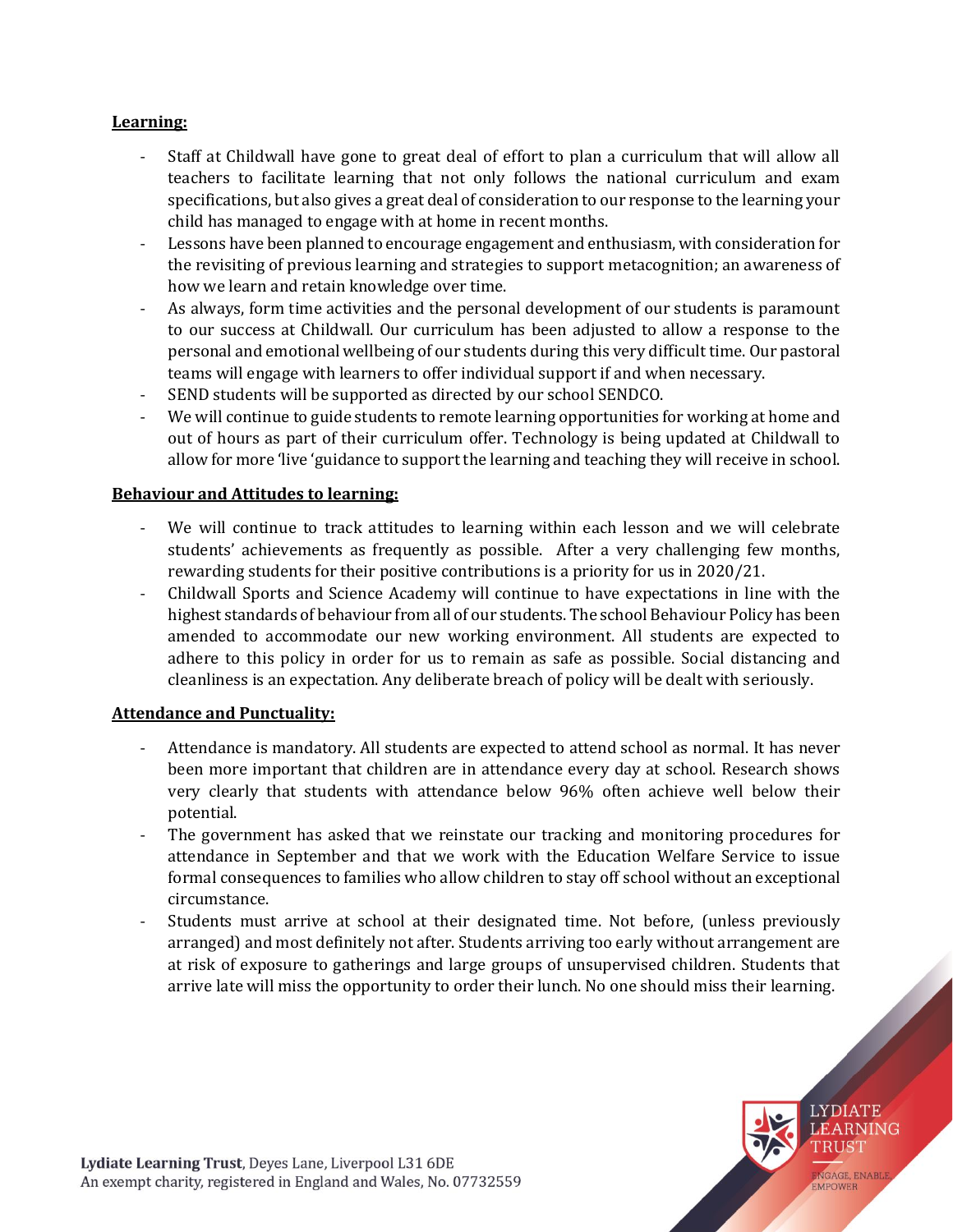#### **COVID-19:**

- As you are aware, coronavirus has not gone away. Some infection is still spreading, particularly amongst young people between the ages of 14 and 24. I ask for your support in this matter by ensuring that your child is as safe as possible, adhering to guidance, social distancing and avoiding physical contact with others outside of your household when they are out of school.
- If a child becomes ill and is showing COVID symptoms in school, we will act immediately and notify the relevant students and families within a Bubble zone. We will expect the child who is ill to be tested and results shared as soon as possible.

I appreciate that this letter includes a great deal of information. We want the children and staff at Childwall to function in an environment that is clean and healthy for us all. I would be grateful for your support in sharing and walking through the detail with your child/children.

Yours faithfully,

Ms J E Vincent Headteacher